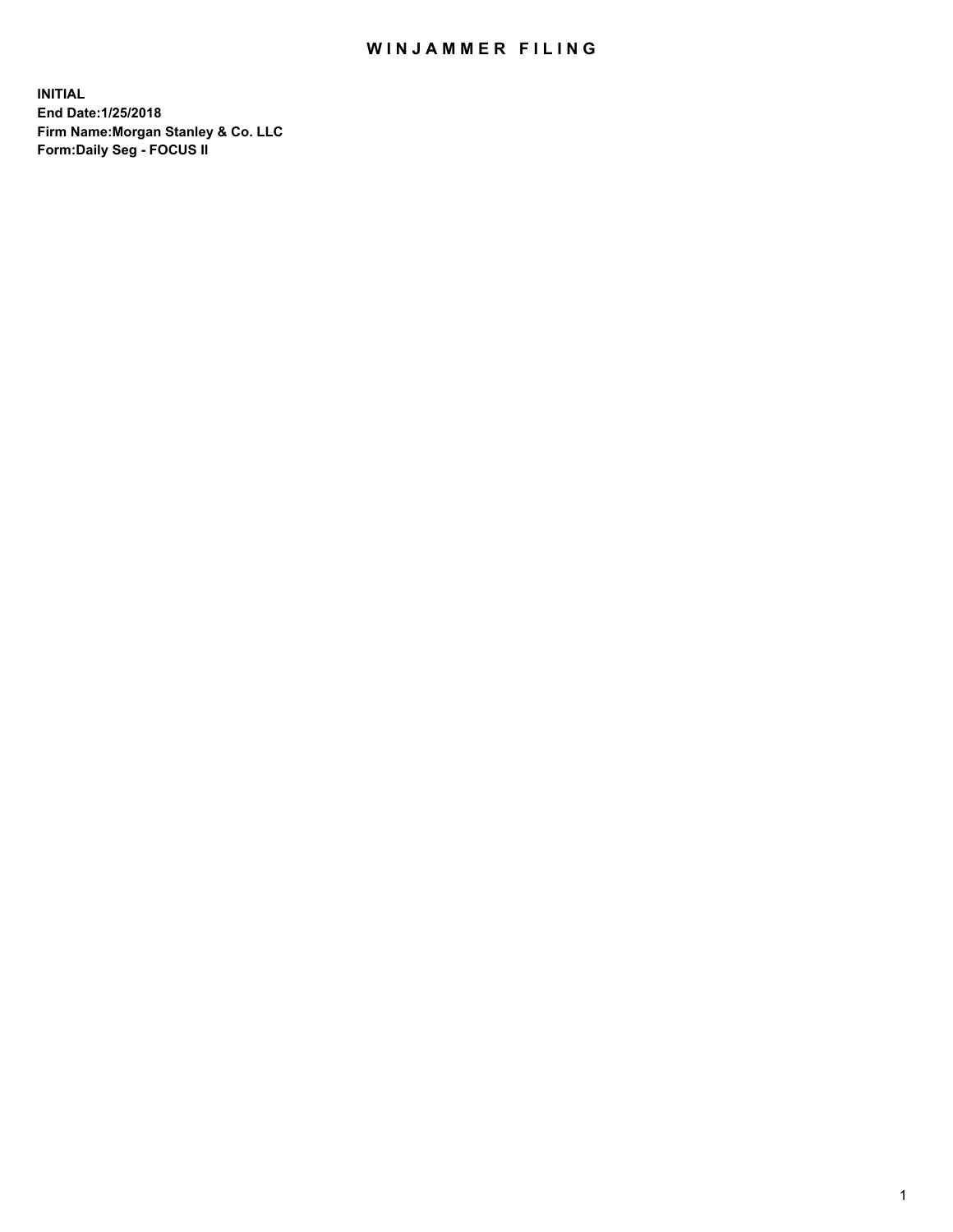#### **INITIAL End Date:1/25/2018 Firm Name:Morgan Stanley & Co. LLC Form:Daily Seg - FOCUS II Daily Segregation - Cover Page**

| Name of Company                                                                   | Morgan Stanley & Co. LLC     |
|-----------------------------------------------------------------------------------|------------------------------|
| <b>Contact Name</b>                                                               | Ikram Shah                   |
| <b>Contact Phone Number</b>                                                       | 212-276-0963                 |
| <b>Contact Email Address</b>                                                      | lkram.shah@morganstanley.com |
| FCM's Customer Segregated Funds Residual Interest Target (choose one):            |                              |
| a. Minimum dollar amount: ; or                                                    | 285,000,000                  |
| b. Minimum percentage of customer segregated funds required:%; or                 |                              |
| c. Dollar amount range between: and; or                                           | 00                           |
| d. Percentage range of customer segregated funds required between: % and %.       | 0 <sub>0</sub>               |
| FCM's Customer Secured Amount Funds Residual Interest Target (choose one):        |                              |
| a. Minimum dollar amount: ; or                                                    | 140,000,000                  |
| b. Minimum percentage of customer secured funds required:%; or                    |                              |
| c. Dollar amount range between: and; or                                           | 00                           |
| d. Percentage range of customer secured funds required between: % and %.          | 0 <sub>0</sub>               |
| FCM's Cleared Swaps Customer Collateral Residual Interest Target (choose one):    |                              |
| a. Minimum dollar amount: ; or                                                    | 92,000,000                   |
| b. Minimum percentage of cleared swaps customer collateral required:% ; or        | <u>0</u>                     |
| c. Dollar amount range between: and; or                                           | <u>00</u>                    |
| d. Percentage range of cleared swaps customer collateral required between:% and%. | 00                           |
|                                                                                   |                              |

Attach supporting documents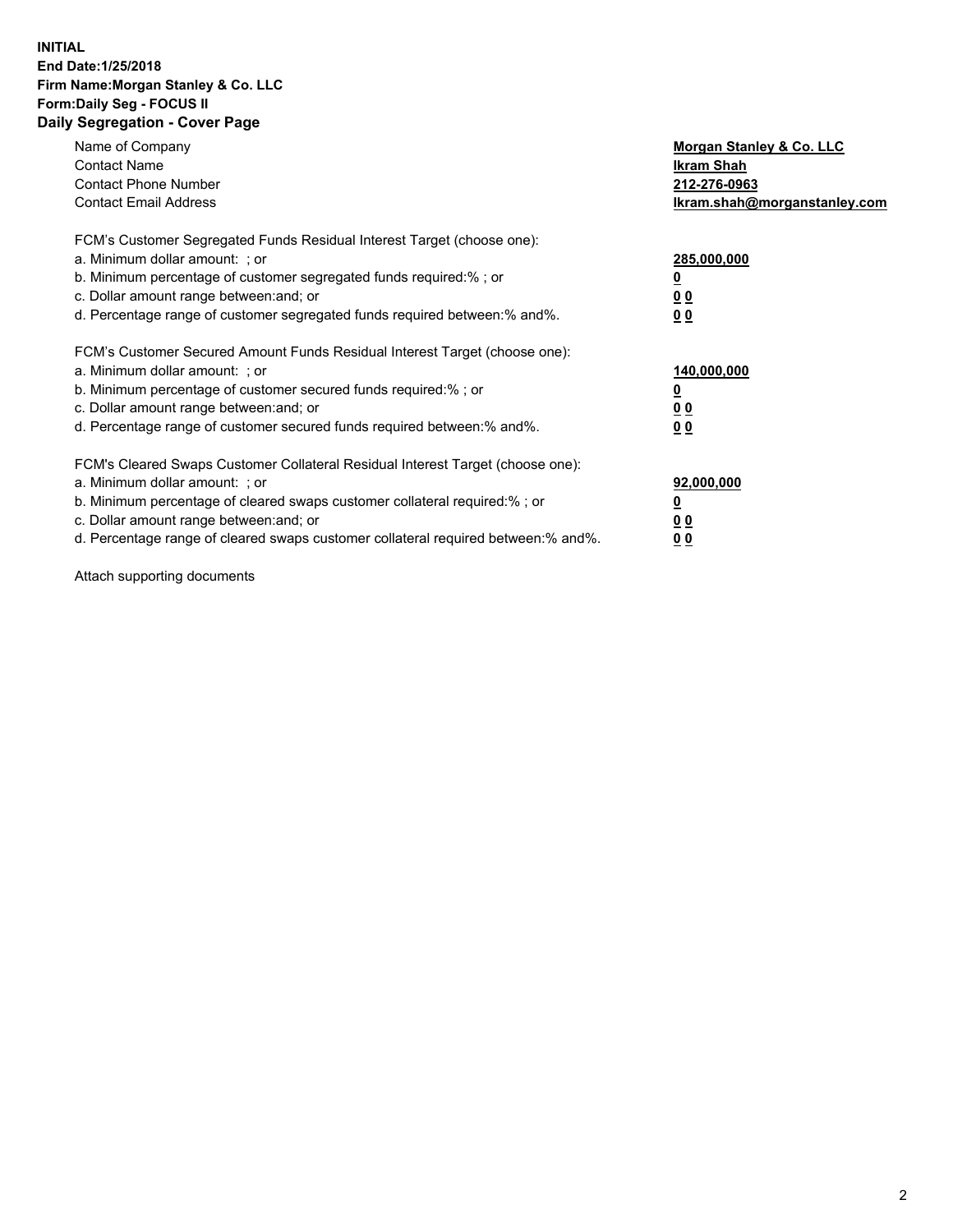### **INITIAL End Date:1/25/2018 Firm Name:Morgan Stanley & Co. LLC Form:Daily Seg - FOCUS II**

# **Daily Segregation - Secured Amounts**

|    | <b>Daily Ocglegation - Occurred Amounts</b>                                                 |                                   |
|----|---------------------------------------------------------------------------------------------|-----------------------------------|
|    | Foreign Futures and Foreign Options Secured Amounts                                         |                                   |
|    | Amount required to be set aside pursuant to law, rule or regulation of a foreign            | $0$ [7305]                        |
|    | government or a rule of a self-regulatory organization authorized thereunder                |                                   |
| 1. | Net ledger balance - Foreign Futures and Foreign Option Trading - All Customers             |                                   |
|    | A. Cash                                                                                     | 2,861,577,307 [7315]              |
|    | B. Securities (at market)                                                                   | 1,822,661,778 [7317]              |
| 2. | Net unrealized profit (loss) in open futures contracts traded on a foreign board of trade   | 948,027,167 [7325]                |
| 3. | Exchange traded options                                                                     |                                   |
|    | a. Market value of open option contracts purchased on a foreign board of trade              | 17,422,430 [7335]                 |
|    | b. Market value of open contracts granted (sold) on a foreign board of trade                | -23,240,259 [7337]                |
| 4. | Net equity (deficit) (add lines 1.2. and 3.)                                                | 5,626,448,423 [7345]              |
| 5. | Account liquidating to a deficit and account with a debit balances - gross amount           | 64,066,586 [7351]                 |
|    | Less: amount offset by customer owned securities                                            | -63,776,281 [7352] 290,305 [7354] |
| 6. | Amount required to be set aside as the secured amount - Net Liquidating Equity              | 5,626,738,728 [7355]              |
|    | Method (add lines 4 and 5)                                                                  |                                   |
| 7. | Greater of amount required to be set aside pursuant to foreign jurisdiction (above) or line | 5,626,738,728 [7360]              |
|    | 6.                                                                                          |                                   |
|    | FUNDS DEPOSITED IN SEPARATE REGULATION 30.7 ACCOUNTS                                        |                                   |
| 1. | Cash in banks                                                                               |                                   |
|    | A. Banks located in the United States                                                       | 198,975,853 [7500]                |
|    | B. Other banks qualified under Regulation 30.7                                              | 972,415,755 [7520] 1,171,391,608  |
|    |                                                                                             | [7530]                            |
| 2. | Securities                                                                                  |                                   |
|    | A. In safekeeping with banks located in the United States                                   | 522,353,942 [7540]                |
|    | B. In safekeeping with other banks qualified under Regulation 30.7                          | 0 [7560] 522,353,942 [7570]       |
| 3. | Equities with registered futures commission merchants                                       |                                   |
|    | A. Cash                                                                                     | 8,763,094 [7580]                  |
|    | <b>B.</b> Securities                                                                        | $0$ [7590]                        |
|    | C. Unrealized gain (loss) on open futures contracts                                         | 126,355 [7600]                    |
|    | D. Value of long option contracts                                                           | $0$ [7610]                        |
|    | E. Value of short option contracts                                                          | 0 [7615] 8,889,449 [7620]         |
| 4. | Amounts held by clearing organizations of foreign boards of trade                           |                                   |
|    | A. Cash                                                                                     | $0$ [7640]                        |
|    | <b>B.</b> Securities                                                                        | $0$ [7650]                        |
|    | C. Amount due to (from) clearing organization - daily variation                             | $0$ [7660]                        |
|    | D. Value of long option contracts                                                           | $0$ [7670]                        |
|    | E. Value of short option contracts                                                          | 0 [7675] 0 [7680]                 |
| 5. | Amounts held by members of foreign boards of trade                                          |                                   |
|    | A. Cash                                                                                     | 1,873,721,689 [7700]              |
|    | <b>B.</b> Securities                                                                        | 1,300,307,836 [7710]              |
|    | C. Unrealized gain (loss) on open futures contracts                                         | 947,900,812 [7720]                |
|    | D. Value of long option contracts                                                           | 17,422,430 [7730]                 |
|    | E. Value of short option contracts                                                          | -23,240,259 [7735] 4,116,112,508  |
|    |                                                                                             | [7740]                            |
| 6. | Amounts with other depositories designated by a foreign board of trade                      | $0$ [7760]                        |
| 7. | Segregated funds on hand                                                                    | $0$ [7765]                        |
| 8. | Total funds in separate section 30.7 accounts                                               | 5,818,747,507 [7770]              |
| 9. | Excess (deficiency) Set Aside for Secured Amount (subtract line 7 Secured Statement         | 192,008,779 [7380]                |
|    | Page 1 from Line 8)                                                                         |                                   |
|    |                                                                                             |                                   |

- 10. Management Target Amount for Excess funds in separate section 30.7 accounts **140,000,000** [7780]
- 11. Excess (deficiency) funds in separate 30.7 accounts over (under) Management Target **52,008,779** [7785]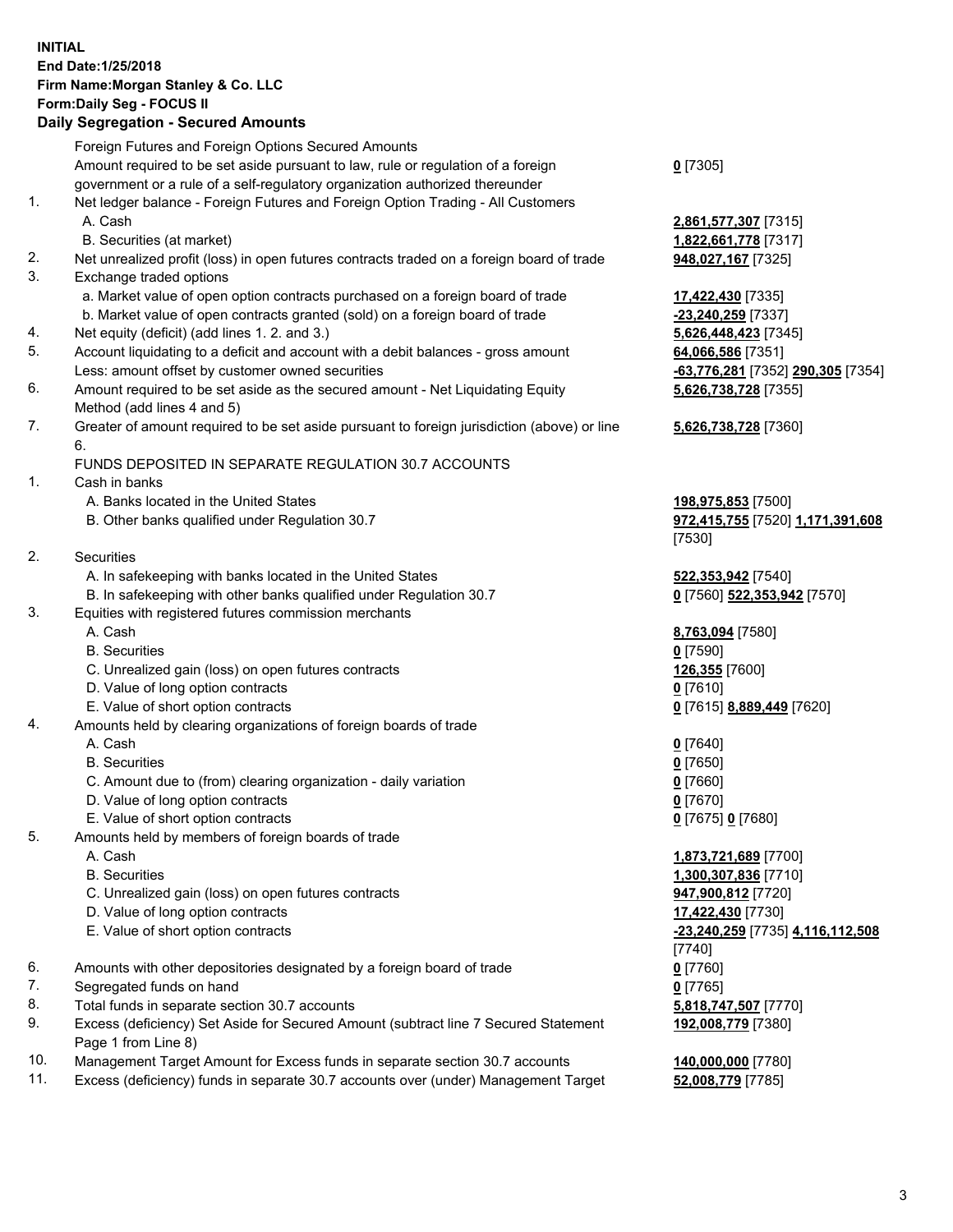### **INITIAL End Date:1/25/2018 Firm Name:Morgan Stanley & Co. LLC Form:Daily Seg - FOCUS II**

# **Daily Segregation - Segregation Statement**

SEGREGATION REQUIREMENTS(Section 4d(2) of the CEAct) 1. Net ledger balance A. Cash **7,387,554,050** [7010] B. Securities (at market) **5,199,879,895** [7020] 2. Net unrealized profit (loss) in open futures contracts traded on a contract market **2,724,386,608** [7030] 3. Exchange traded options A. Add market value of open option contracts purchased on a contract market **365,190,558** [7032] B. Deduct market value of open option contracts granted (sold) on a contract market **-598,315,233** [7033] 4. Net equity (deficit) (add lines 1, 2 and 3) **15,078,695,878** [7040] 5. Accounts liquidating to a deficit and accounts with debit balances - gross amount **388,247,603** [7045] Less: amount offset by customer securities **-300,572,377** [7047] **87,675,226** [7050] 6. Amount required to be segregated (add lines 4 and 5) **15,166,371,104** [7060] FUNDS IN SEGREGATED ACCOUNTS 7. Deposited in segregated funds bank accounts A. Cash **4,959,657,349** [7070] B. Securities representing investments of customers' funds (at market) **0** [7080] C. Securities held for particular customers or option customers in lieu of cash (at market) **1,209,449,059** [7090] 8. Margins on deposit with derivatives clearing organizations of contract markets A. Cash **5,757,316,832** [7100] B. Securities representing investments of customers' funds (at market) **0** [7110] C. Securities held for particular customers or option customers in lieu of cash (at market) **3,990,430,836** [7120] 9. Net settlement from (to) derivatives clearing organizations of contract markets **-186,914,876** [7130] 10. Exchange traded options A. Value of open long option contracts **365,190,558** [7132] B. Value of open short option contracts **-598,315,233** [7133] 11. Net equities with other FCMs A. Net liquidating equity **4,604,195** [7140] B. Securities representing investments of customers' funds (at market) **0** [7160] C. Securities held for particular customers or option customers in lieu of cash (at market) **0** [7170] 12. Segregated funds on hand **0** [7150] 13. Total amount in segregation (add lines 7 through 12) **15,501,418,720** [7180] 14. Excess (deficiency) funds in segregation (subtract line 6 from line 13) **335,047,616** [7190] 15. Management Target Amount for Excess funds in segregation **285,000,000** [7194]

16. Excess (deficiency) funds in segregation over (under) Management Target Amount Excess

**50,047,616** [7198]